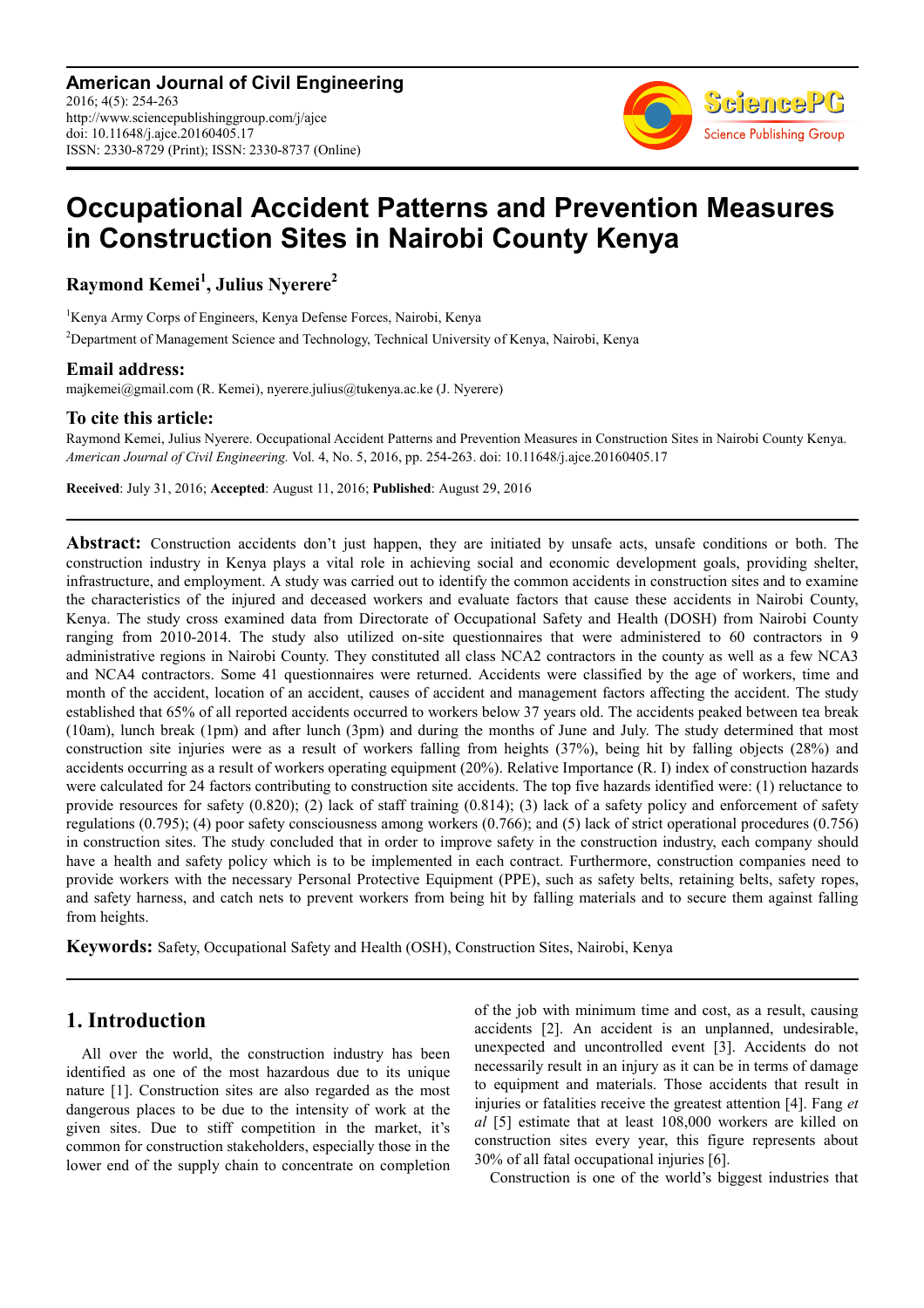include jobs as diverse as building, civil engineering, demolition, renovation, repair, and maintenance [7]. In Kenya, construction sector contributed 4.9 per cent of the Gross Domestic Product (GDP) in 2014 [8] while in the U.K., it accounted for 10% and 17% in Japan in 2013 respectively [6]. The number of people who worked in Kenya's construction industry in 2014 stood at 130,300 and the sector has generated new jobs and grown by 62% between 2007 and 2013 ahead of other economic sectors [8].

## **2. Literature Review**

## *2.1. Causes of Accidents in Construction Sites*

"What causes workplace accidents?" has been a question that has been asked across the world, particularly in the construction industry where accident rates are high compared to other industries due to its unique nature [1]. Understanding how accidents occur is important in order to distinguish between factors that are relevant and require action and factors that are unimportant and can be ignored [9].

In an attempt to advance a better understanding of the causes of accidents, many writers have developed accident causation models or theories about how accidents happen. Researchers have divided the theories and models into four generations [10]. The first generation holds a person's traits and unsafe behavior as responsible for accident [11]. Second generation theories (domino theories) conceptualizes a chain of sequential events leading to an accident and call these events as dominos [12]. Removal of any of the domino from the chain will break the chain of accident events. Domino theories are most widely used for accident mitigation in the industry [10]. Deviation theory [13] is a variation of domino theory where possible deviations in each domino are identified and evaluated quantitatively. Injury epidemiology models (originated in the 1960s) represent third generation accident research [14]. Injury epidemiology approach holds that accident prevention efforts do not necessarily lead to accident control in a working system. System approach to accident causation (the fourth generation) emerged in 1970's as a responsible to the challenge of maintaining safety in increasingly complex work system [10]. System approach model highlight the dynamic interaction between organizational and cultural factors in creating the conditions in which a precipitating event can result in a major accident [15]. This approach focuses on energy transfer involved in an injury accident and tries to minimize it in order to minimize the loss [10].

There is a correspondence among the four generations of accident theories, the prevailing accident causation themes, and type of causal factors. Three themes of accident causation: (1) person-as-cause (human factors); (2) system-as-cause (organization/management factors) and (3) system- person sequence as-cause (job-related factors) [16, 17, 18, 19].

Person-as-cause theme holds a person's traits as responsible for accident/injury and examines individualrelated factors for accident causation [10]. First and second generation theories focused on a person as a cause of accidents and when designing interventions. The proponents of the first two generations design behavioral interventions to minimize accidents and injury. The second theme, system-ascause, asserts that the reasons for failure should be traced in the system, rather than holding an individual responsible [20]. System models of the fourth generation support this belief and examines a number of organization-related factors for accident causation [21, 22]. The third theme hypothesizes an interactive sequence between the system and a person. Job-related factors play an important role in determining the nature of system-person interactions.

## *2.2. Factors Affecting Injury*

Accident causation theories and causation themes identify several factors contributing towards occurrence of accidents/injuries in work systems. Over several years, a large number of individual-related, job-related, and organizational-related factors are examined in different studies. The problem of safety and accidents in the construction industry is vast and highly complex. Many legislative, sociological, psychological, social, cultural, scientific, technological, organizational, economic, geographic and other factors have a bearing on it. All of these factors should be taken into account in order to create an effective construction project implementation system.

Various combinations of factors and circumstances influence the incidence of occupational accidents. The literature on construction-industry accidents reveals that the factors influencing the incidence of accidents are similar in various countries  $[23, 24 \& 25]$ . Each of the factors is examined individually and presented in brief.

#### *2.3. Individual-Related Factors*

Individual-related factors are commonly examined by first generation theorists. Age and work experience are mostly investigated. Warr [26] classifies occupational tasks into four types as: age-impaired, age-counteracted, age-neutral and age-enhanced tasks. The relationship of injury risks with age is respectively increasing, inverted U-shaped, unaffected and decreasing for these four tasks [27]. Injury risk is high in initial years of employment, diminishes when an individual acquires sufficient work experience, and rises again with aging [10]. Young workers (under 25 years) are at a higher risk in nonfatal incidents [10] while older workers are at a higher risk in fatal injury [28]. Gun and Ryan [29] find absence of correlation between age/experience and injury. However, such results are exceptions, rather than trends, and are applicable only to age-neutral tasks. Age, experience, education [16] and mental ability correlate well with injury as well with poor work performance [30]. Living habits of workers (alcohol and tobacco consumption) are found to have an association with injury events  $[31 \& 32]$ . Negative emotional state and lack of emotional stability correlates strongly with injury [33 & 34]. Skill-based errors correlate strongly with injuries [35 & 36] as compared to violations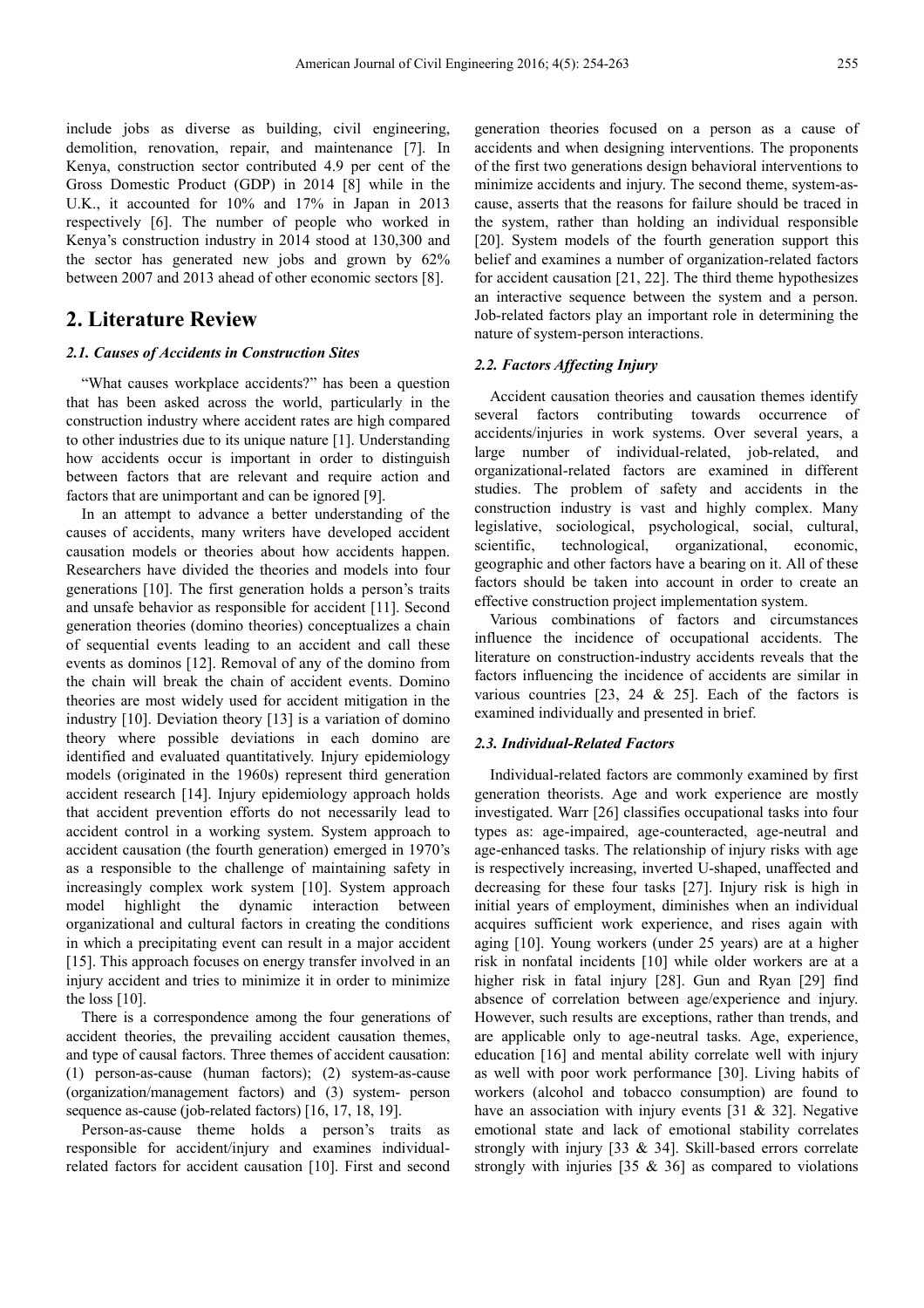and mistakes. Absenteeism, risk-taking nature and injuries correlate with each other [37]. Negative affectivity and risktaking behavior along with job dissatisfaction are strong predicators of injury in Indian coalmines [38, 39]. According to Hill and Trist [40], the negative traits (absenteeism, negative affectivity, risky behavior and violations) reflect the quality of relationship of an individual with the organization and contribute to injury.

## *2.4. Job-Related Factors*

Job-related factors are predictors of injury [41]. The relationship between job and injury is stronger than individual related factors [42]. Some of the common jobrelated factors examined by researchers and found significant are: occupation [43, 44, 45], location of work [43, 44], hazards in work system [34, 46], activity [44], shift of working [47, 48] and work place factors [49]. Injury risk differs with different occupations e.g. mason, carpenter, bricklayer, plant operator etc. and location of the work. There will be higher chances of getting injured while performing certain activities in a work system. Manual handling of material is one of the commonest activity responsible for strains, sprains and musculoskeletal disorders [50]. Job stress, job dissatisfaction [34], job responsibility [34] and work performance [34] are some of the job related factors that correlate strongly with injury.

## *2.5. Organization-Related Factors*

Organization factors have been identified as critical factors

in understanding and explaining the work related behaviour of employees in organizations [51]. Some of the significant organizational-related factors are: workgroup size [52], coworker support and supervisory support [53, 54], management commitment to safety [55] and workplace safety status [56].

Higher commitment by management to safety, supervisory support, management perception and investment to safety, smaller working group (less than 15) and training are some of the factors that have been identified with low injury risks. An improvement in perceived safety climate leads to shared understanding of unsafe behaviour [57] which in turn reduces injury risks.

In summary, accidents in construction sites will most likely occur when the following are lacking: certified skilled labor; first aid measures; rigorous enforcement of safety regulations; and organizational commitment to safety. Furthermore, poor maintenance of equipment, poorly educated workers, and inadequate safety consciousness of workers. Also, inadequate personal protective equipment and ineffective operation of safety regulations leave workers predisposed to accidents. Inadequate technical guidance, lack of strict operational procedures, and shortfalls in safety personnel on site contribute to accidents. Finally, poor teamwork, fatigued workers, shortage of safety management manuals, and inadequate flow of information contribute significantly to accidents and associated injuries or fatalities. Table 1 summarises the factors in individual-related, jobrelated and organization related categories.

| Table 1. A holistic outline of hazards influencing safety performance in construction sites. |
|----------------------------------------------------------------------------------------------|
|                                                                                              |

| <b>Individual-related factors</b>                                                                                                                                 | <b>Organization-related factors</b>                                                                                                                                                                                                                                                                                                                                                                                                                                                                                                  | <b>Job site related factors</b>                                                                                                                                                                                                                                                                                                                                             |  |
|-------------------------------------------------------------------------------------------------------------------------------------------------------------------|--------------------------------------------------------------------------------------------------------------------------------------------------------------------------------------------------------------------------------------------------------------------------------------------------------------------------------------------------------------------------------------------------------------------------------------------------------------------------------------------------------------------------------------|-----------------------------------------------------------------------------------------------------------------------------------------------------------------------------------------------------------------------------------------------------------------------------------------------------------------------------------------------------------------------------|--|
| • Lack of team spirit<br>• Poor information flow<br>• Lack of strict operational procedures<br>• Poor safety consciousness among workers.<br>• Fatigue by workers | • Poor safety awareness of project managers<br>• Reluctance to input resources on safety.<br>• Lack of organizational commitment.<br>• Low level of education of workers.<br>• Shortfall of safety personnel on site.<br>• Shortage of safety management manuals.<br>• Lack of experienced project managers<br>• Lack of innovative technology<br>• Ineffective operation of safety regulation.<br>• Poor inspection program<br>• Lack of training.<br>• Lack of certified skilled labour<br>• shortage of safety management manuals | • Lack of personal protective equipment<br>• Lack of first aid measures<br>• lack of technical guidance<br>• Lack of strict operational procedures<br>• Reckless operation of machines<br>• Lack of protection of material during storage.<br>• Lack of protection of material during transportation.<br>• Ineffective safety regulation<br>• Poor maintenance of equipment |  |

This study was designed to fill in the gap in literature for researchers, safety professionals and policy makers in government who will like to understand the characteristics of construction accidents in Nairobi County, Kenya.

The aim of this study was to analyse occupational construction accidents between 2010 and 2014 in Nairobi County. The objectives are to (1) examine the characteristics of the injured and deceased workers; (2) determine the common construction site accidents in the study area; (3) establish the management factors causing construction site accidents in the study area.

# **3. Research Methodology**

The research adopted a mixed method approach in pursuing the objectives. It was noted in part, that a multiple world view presented the researchers with a better understanding of the issues raised in relation to occupational, health and safety within the study's setting. Information required to shed light on Occupational, health and safety in construction industry with respect to the research objectives, necessitated the adoption of both quantitative and qualitative/historical research techniques. The mixed method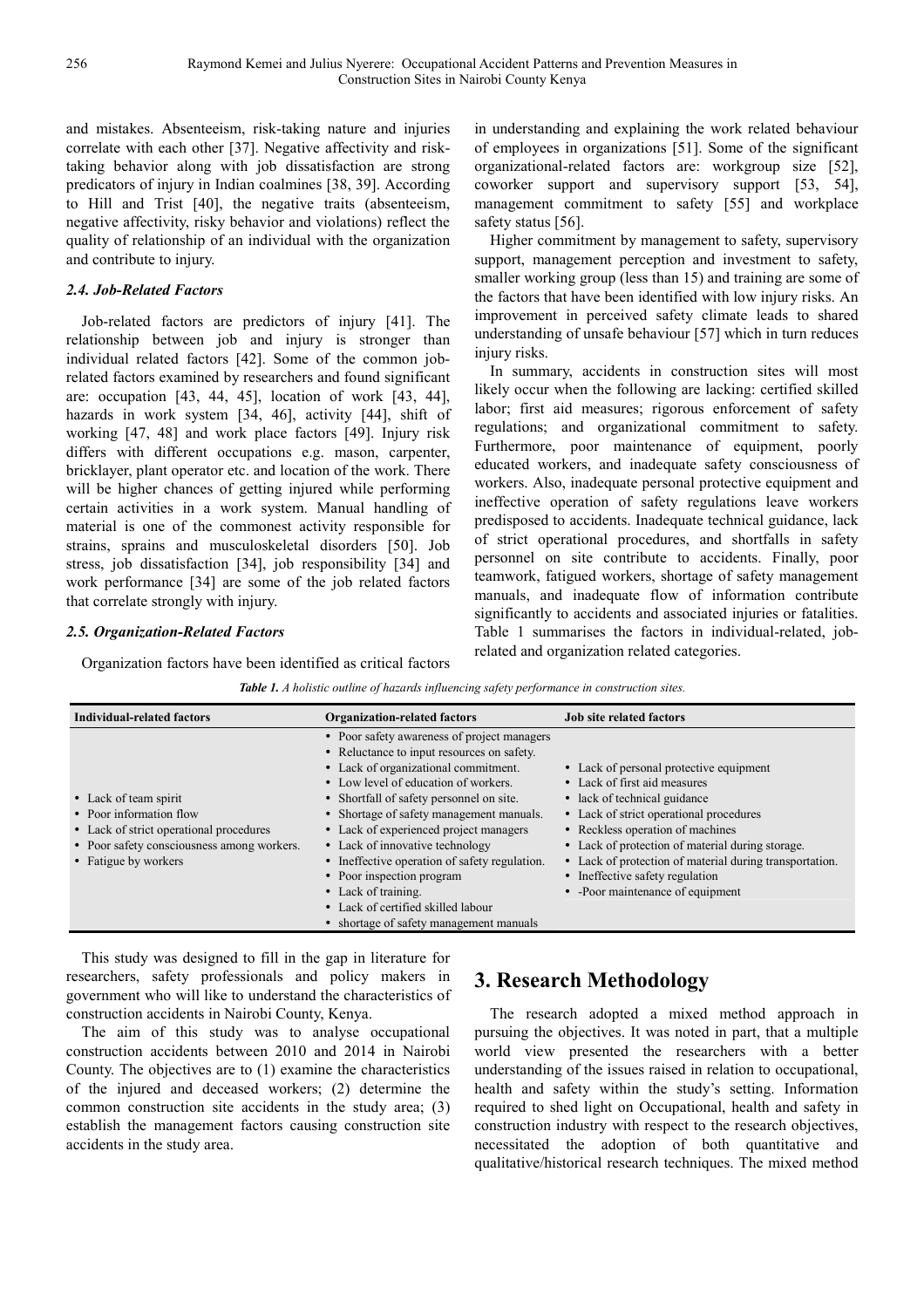approach involves collecting both numeric and text information, either simultaneously or sequentially, so as to best understand research problems, with the final database representing both quantitative and qualitative information [58].

This research is confined to safety in building construction sites in Nairobi County and will not focus on road, mining or any or any other forms of construction currently taking place. The targeted building construction projects belonged to both private sector and the government projects. The study targeted projects which have been registered their projects with National Construction Authority (NCA) and Directorate of Occupational safety and Health (DOSH) thus limiting to the major contractors between NCA1 to NCA4. Most minor contractors below NCA5 don't adhere with the full registration expected by NCA and DOSH and were not covered in this study. The study area targeted Nairobi County building construction sites due to the growth in construction industry in Nairobi relative to other towns in Kenya.

The researchers approached DOSH on the need to undertake the study. Kenya is governed by Occupational Safety and Health Act which was enacted in 2007. The source of the archival data was from all reported accidents at DOSH office and data recorded in occupational accident/disease of employee form (DOSH 1 form). It was established that prior to 2010 the data cannot be retrieved since a proper database and management system was established in mid-2009. Thus the study analyses all the accidents reported between January 2010 and December 2014.

According to Kenya National Bureau of Statistics (KNBS) Economic Survey for FY 2013/2014, there was an increase in housing by 34.2% from Kshs 181.1 Billion in 2012 to Kshs 243.1 Billion in 2013 and Nairobi County accounted for 41.1% to stand at Kshs 190.6 Billion in 2013 and annual shortfall of housing units of 200,000. This is attributed to the rapid growth of population in Nairobi.

A questionnaire was also designed with a holistic outline of hazards influencing safety performance in construction sites (as summarized in Table 1). The objective was to establish factors causing construction site accidents in the study area. Two main sections was of the questionnaire was designed, the first section included general information, such as details of the construction company under study, the number of years of existence, specialization, and number of employees. The questionnaire also captured details about the professional body the company is registered with, the company classification (NCA1 [large] to NCA4 [medium]) and the approximate value of the contract currently being undertaken.

The second section of the questionnaire evaluated the health and safety procedures adopted by the company. The questionnaire captured data on the number of accidents in each construction site for the last three years, common construction site accidents, health and safety budgets, and the causes of construction site accidents.

## *3.1. Administration of Questionnaires*

Nine administrative regions of Nairobi County were used as a sampling frame, these are; Central Business District (CBD), Dagoreti, Embakasi, Kasarani, Kibera, Makadara, Pumwani, Langata and Westlands. Respondents were asked to rate the extent to which 25 management variables influenced site safety performance in the ongoing projects.

Questionnaires were distributed to construction sites of ongoing projects in Nairobi County. The response rate was noted to be 68%. Companies involved in the study were registered with Building and Civil Engineering contractors in Kenya and Kenya Property Developers Association. Some 36 of the returned questionnaires were from NCA1 contractors, 2 were from NCA2 contractors, 2 were from NCA3 contractors and 1 was from an NCA4 contractor. Respondents were individuals who were experienced in construction and were classified by the National Construction Authority (NCA)

#### *3.2. Measurement of the Importance of Accident Factors*

The study further established the relative importance of twenty five (25) factors identified contributing significantly towards construction site accidents (Table 1) using Likert Scale 1 and 5. A scale of 1 indicated that, the factor is 'not important and all' and 5 is 'very important'

Furthermore, Statistical analysis was conducted using the Statistical Package for Social Science (SPSS). To determine relative ranking of the factors above, the scores were transformed to relative indices [57]

Relative Importance (%) of factor expressed as;

$$
RI = \frac{W}{A*N}
$$

Where

 $W = Weight$  given to each factor by respondents.

 $A =$  Highest Weight.

 $N =$  Total number of respondents concerning that factor.

## **4. Results and Analysis**

#### *4.1. Characteristics of the Injured and Deceased Workers*

Gender

Out of all the 237 workers who reported construction accidents during the period running 2010-2014, 236 (99.6%) were male and 1 (0.4%) was a female. This is not surprising as construction industry is male dominated and research undertaken in Singapore on construction fatalities between June 2006 - May 2008 showed that 100% of the deceased workers were male [58]. Previous studies suggested that that male workers were represented heavily in severe and fatal accidents than female workers and injuries to female workers were mild and moderate consequences [59, 60, 61, 62]. This pattern was believed to be reflection of the differences in tasks undertaken by male and female workers on construction sites.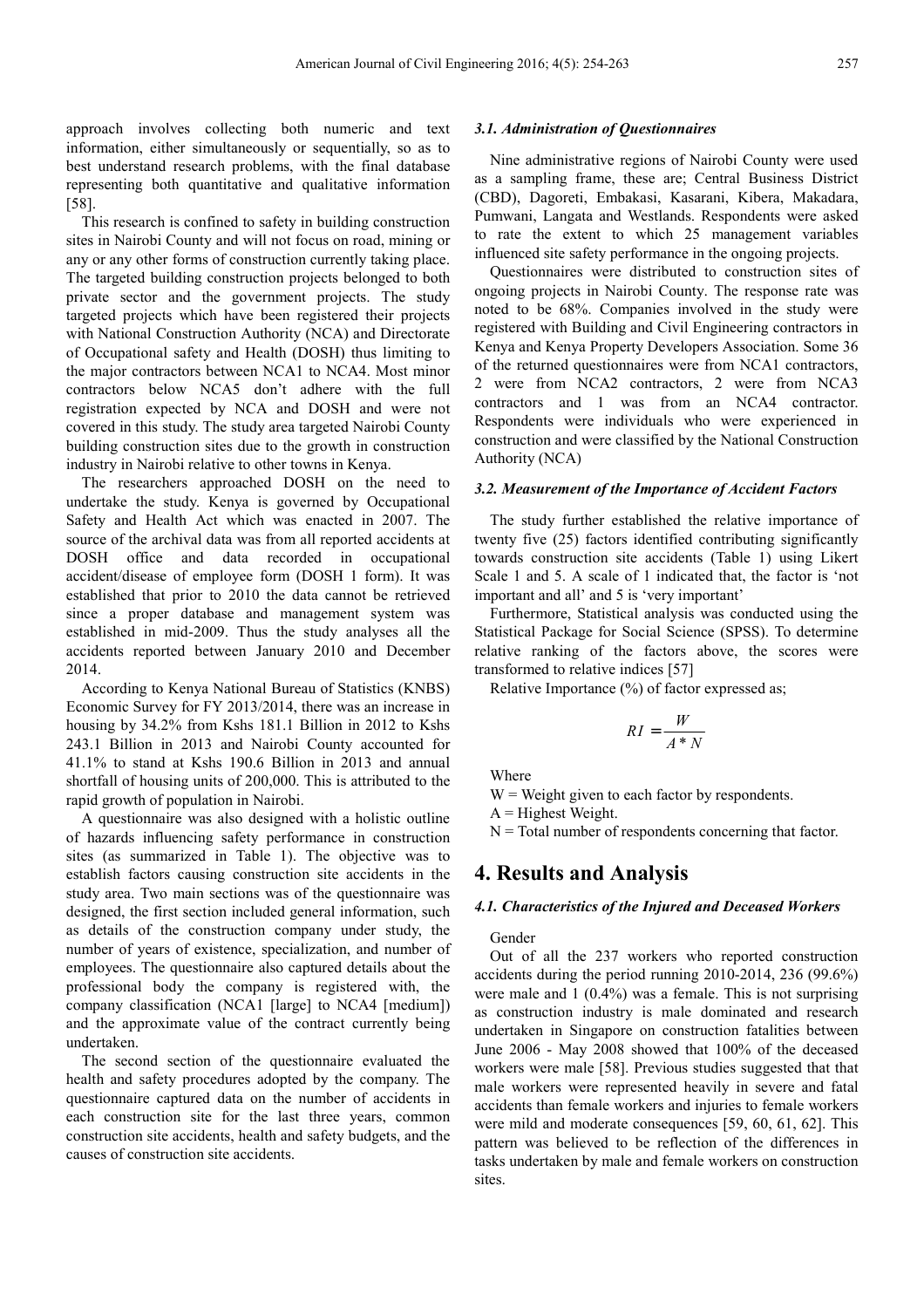| Factor                | No             | $\mathbf{0}_{\mathbf{0}}^{\prime}$ | Factor              | N <sub>0</sub> | $\frac{0}{0}$ |
|-----------------------|----------------|------------------------------------|---------------------|----------------|---------------|
| Age                   |                |                                    | Skill area          |                |               |
| $18 - 27$             | 63             | 26.6                               | Casual              | 84             | 35.4          |
| $28 - 37$             | 90             | 38.0                               | Mason               | 51             | 21.5          |
| $38 - 47$             | 59             | 24.9                               | Machine Operator    | 40             | 16.9          |
| $48 - 57$             | 22             | 9.3                                | Carpenter           | 28             | 11.8          |
| $58 - 68$             | 3              | 1.3                                | Supervisor          | 16             | 6.8           |
| Month                 |                |                                    | Mechanic            | 5              | 2.1           |
| January               | 20             | 8.4                                | Guard               | $\overline{3}$ | 1.3           |
| February              | 15             | 6.3                                | Welder              | $\mathfrak{Z}$ | 1.3           |
| March                 | 20             | 8.4                                | <b>Steel Fixer</b>  | 3              | 1.3           |
| April                 | 21             | 8.9                                | Electrician         | $\overline{2}$ | $0.8\,$       |
| May                   | 16             | 6.8                                | Painter             | $\mathbf{1}$   | 0.4           |
| June                  | 25             | 10.5                               | Plumber             | $\mathbf{1}$   | 0.4           |
| July                  | 36             | 15.2                               | Administrative area |                |               |
| August                | 20             | 8.4                                | Kasarani            | 56             | 23.6          |
| September             | $20\,$         | 8.4                                | Embakasi            | 43             | 18.1          |
| October               | 18             | 7.6                                | Westlands           | 43             | 18.1          |
| November              | 17             | 7.2                                | Kibera              | 34             | 14.3          |
| December              | 9              | 3.8                                | Nairobi Central     | 20             | 8.4           |
| Time                  |                |                                    | Makadara            | 15             | 6.3           |
| $<7:59$ am            | $\overline{c}$ | $0.8\,$                            | Pumwani             | 13             | 5.5           |
| 8:00 am - 8:59 am     | 11             | 4.6                                | Dagoreti            | 11             | 4.6           |
| 9:00 am - 9:59 am     | 22             | 9.3                                | Langata             | $\overline{2}$ | $0.8\,$       |
| 10:00 am - 10:59 am   | 35             | 14.8                               | Gender              |                |               |
| 11:00 am - 11:59 am   | 24             | 10.1                               | Female              | $\mathbf{1}$   | 0.4           |
| 12:00 noon - 12:59 pm | 30             | 12.7                               | Male                | 236            | 99.6          |
| 1:00 pm - 1:59 pm     | $\,8\,$        | 3.4                                |                     |                |               |
| 2:00 pm - 2:59 pm     | 25             | 10.5                               |                     |                |               |
| 3:00 pm - 3:59 pm     | 34             | 14.3                               |                     |                |               |
| 4:00 pm - 4:59 pm     | 28             | 11.8                               |                     |                |               |
| 5:00 pm - 5:59 pm     | 12             | 5.1                                |                     |                |               |
| $> 6:00 \text{ pm}$   | 6              | 2.5                                |                     |                |               |

*Table 2. Characteristics of construction accidents between Jan 2010 - Dec 2014.* 

## *4.2. Age*

The age distribution is shown in Table 2. About 65% of all accidents reported happened to those below 37 years old. The workers in this age group are young, relatively inexperienced and may not identify the hazards. Those above 48 years have the lowest incidence of accidents (10.6%). They are more mature and experienced, more likely married and have children going to school and are less likely to expose themselves to unnecessary hazards.

It has been reported in many studies that an increase in age of the worker is positively correlated with the degree of accident severity suffered [59, 61]. Moreover, Cheng et al [60] argued that older workers (workers aged above 45) were involved only in few accidents compared to young and middle aged workers, but their sufferings were much severe, including fatalities, specifically for workers aged over 60.

Research conducted in Iran between 2008 - 2012 showed that 69% of occupational accidents occurred to workers who are below 35 years [63]. In the US, the age of 35-44 has the

highest fatality rates of 24.8% according to research conducted by Florence *et al* [58]. US experts believe that training both older and younger workers is important to reduce construction accidents [58].

In US, it is a requirement that all workers must be trained: (1) before they start working, (2) every year, (3) before being assigned to a job that requires new skills and (4) after deficiency is detected [58]. It's recommended that there is need to have a competent safety officer on construction site that will be able to identify safety risks, check safety equipment and remind the workers on safety matters constantly.

#### *4.3. Month of Accidents*

Kenya's financial year starts in July and ends in June. From figure 1, it's apparent that most of construction site accidents occur towards the end of the financial year in June (10.5%) and July (15.2%). It is common for construction stakeholders to concentrate exclusively on completing projects with minimum time and cost. Safety is therefore not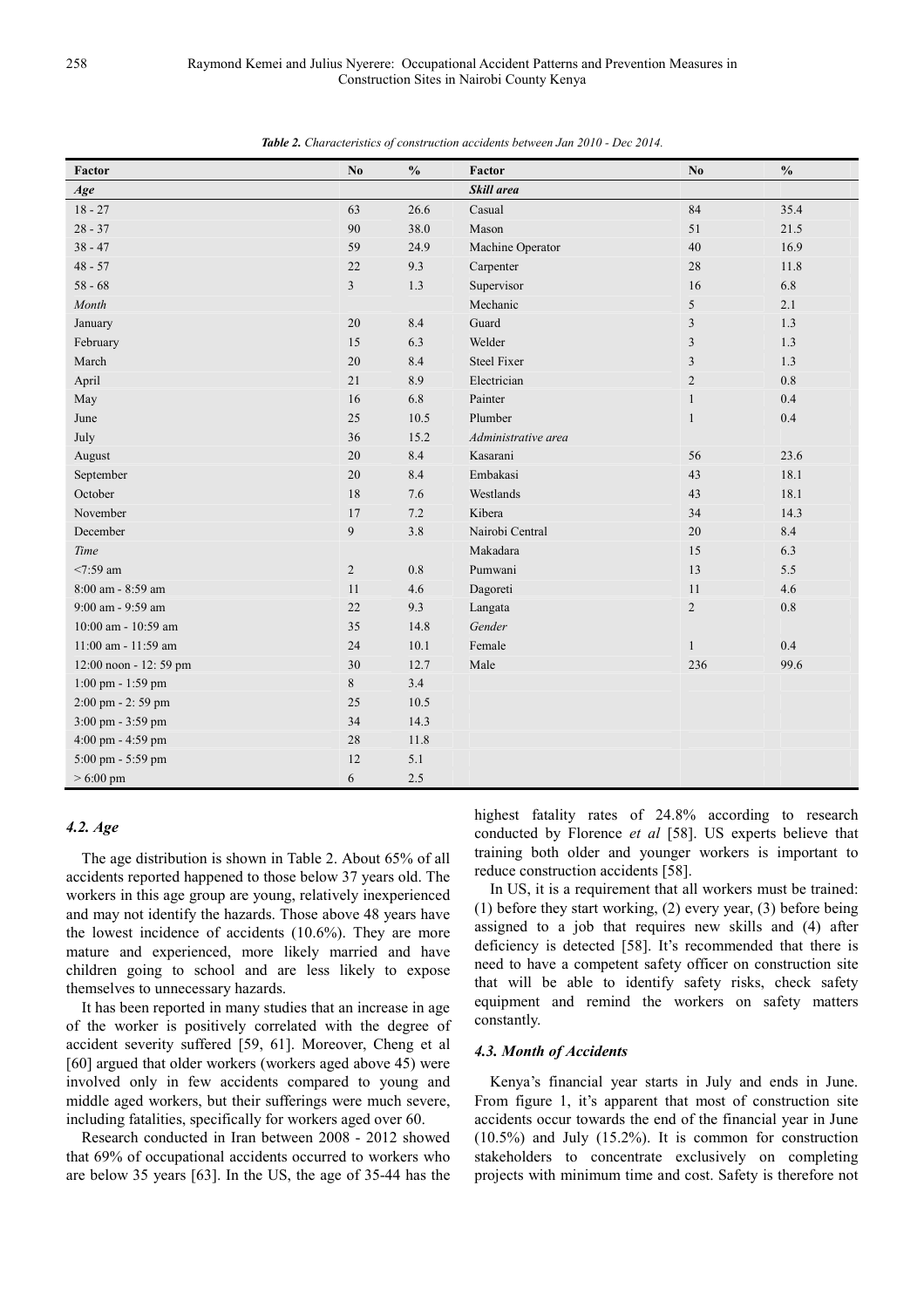regarded much. Towards the end of financial year, multiple activities will be carried out simultaneously and site supervisors will normally be stretched which may have led to accidents. Construction stakeholders will try and complete the projects so that they can get paid.



*Figure 1. Month of occurrence of construction accidents between Jan 2010 - Dec 2014.* 

To avoid rushing to complete the projects in June, It's recommended that clients could help by not specifying completion dates in May so that there will be no need to rush to complete the work in June. Better scheduling need to be done with increased checks on site from April. Experts in US recommend that safety meeting before starting work is effective and is highly recommended [58].

### *4.4. Time of the Accident*

Construction work is normally carried out from 8am to 6 pm in a typical day in Nairobi County, breaks are taken at around 10 am and lunch break from 1 pm.

The pattern of accident occurrence is shown in Figure 2 and the pattern shows many accidents occur just before tea break (14.8%), lunch break (12.7%) and after lunch (14.3%). Research undertaken in Iran showed that 44.97% of accidents occurred between 9am and 1pm which is a similar trend to Nairobi County, Kenya [63].



*Figure 2. Time of occurrence of construction accidents between 7am to 6pm.*  Safety appears to be compromised around rest times

leading to accidents. The probable reason is that workers push themselves to complete the work before the break or are pressured by supervisors to finish their work before break time. Rushing through a job may cause the workers to make mistakes and an accident will occur [58]. The second reason is that before a scheduled rest, workers are physically tired causing them to loose concentration. The workers could be having physical fatigue and high mental pressure. Its recommended that supervisors should allow flexible rest time and scheduled inspections should be done 30 minutes before and after workers' break.

#### *4.5. Administrative Area in Which the Accident Occurred*

The location of the sites in which the accident occurred was also investigated and the results are shown in Table 3.

*Table 3. Location of Accident Occurrence.* 

| <b>Division</b> | Frequency | Frequency $(\% )$ |
|-----------------|-----------|-------------------|
| Kasarani        | 58        | 24.9              |
| Embakasi        | 42        | 18                |
| Westlands       | 41        | 17.6              |
| Kibera          | 32        | 13.7              |
| Nairobi Central | 21        | 9                 |
| Makadara        | 14        | 6                 |
| Pumwani         | 13        | 5.6               |
| Dagoreti        | 12        | 5.2               |

The pattern shows that more accidents occurred in Kasarani, Embakasi, Westlands and Kibera divisions. It's worth noting that Kasarani is the furthest from the Central Business District (CBD). Various researchers have identified the link between accident severity and project location. Ling *et al* [58] reported that high-rise construction in CBD areas recorded a high number of fatal accidents. Dumrack *et al* [64] noted that projects located in the CBD and outer suburbs further from the CBD, represented largely fatal accidents than those on inner suburbs.

Inadequate staffing compared with increased workload has continued to affect the occupational safety monitoring. Work Injury Benefits processing take a lot of officers and support staff time leaving them with little space to perform other official duties as specified in their performance contracts [65]. During 2010-11 staffing levels in DOSH indicate that only 36% of staff required were employed translating to 51 technical officers and 21 specialists against a working population of 10.3 million for the whole country [65]. This has been largely attributed to the inability of the Directorate of Occupational Safety and Health Services, as a department to attract and retain qualified personnel.

Non-availability of transport for field stations remained a major challenge for DOSH [65]. This seriously affected the performance of the stations since officers were forced to concentrate their inspections to within walking distances or borrow transport elsewhere which was unreliable.

It's recommended that the government procures official vehicles for safety officers so that they can cover all areas falling under them. Further, the government needs to increase staffing levels within DOSH.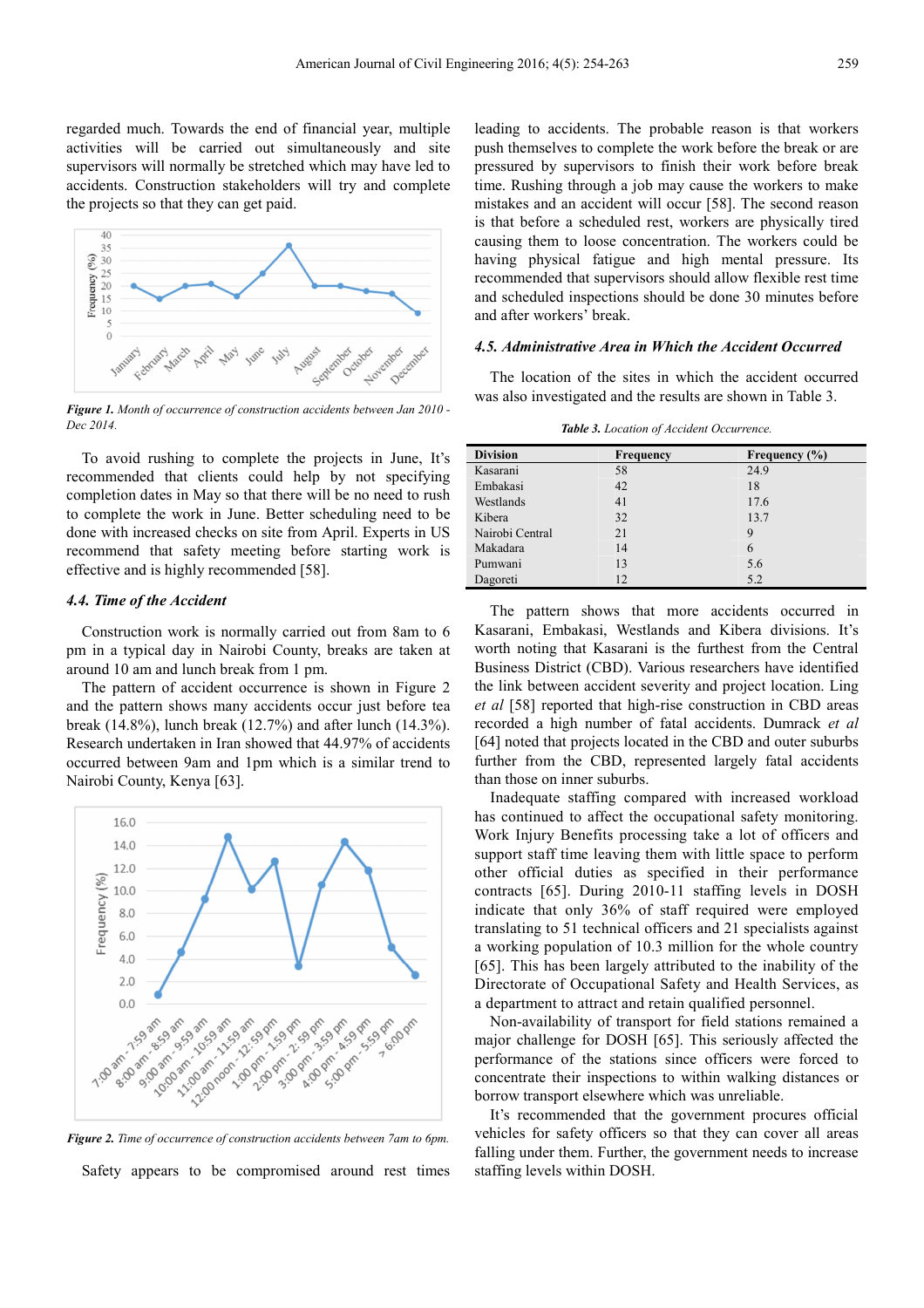### *4.6. Construction Site Accidents in Nairobi County*

In the 237 construction sites accidents studied the five most common types of accidents include falling from height (36.7%), being hit by falling materials (27.8%), injury from operating machines (20.3%) and other forms of accidents (14.8%) (Table 4). The most significant causes of accidents in construction sites in China and the USA to include falling from heights (37-50%), electrocution (5-13%), hit by falling objects (12-21%), collapse of earthwork in China (9%) and injuries due to use of heavy machine in China (9%) [66], [67].

|  |  |  |  | <b>Table 4.</b> Construction site accidents between Jan 2010 - Dec 2014. |  |
|--|--|--|--|--------------------------------------------------------------------------|--|
|--|--|--|--|--------------------------------------------------------------------------|--|

| <b>Reason For Accident</b> | Frequency | $\frac{6}{9}$ |
|----------------------------|-----------|---------------|
| Falling from Height        |           | 36.7          |
| Falling Object (s)         | 66        | 27.8          |
| Operating a machine        | 48        | 20.3          |
| Other form of accident     | 35        | 14.8          |
| Electric shock             |           | 0.4           |
| TOTAL.                     | 237       | 100           |



*Figure 3. Reason for Fatality Occurrence.* 

Most construction site accidents in South Africa occur as a result of falling from heights (28.18%), being hit by falling objects (22.85%), electrocution (19.57%), and injuries caused by motor operated machines such as motor vehicles and concrete mixers (18.51%) [68].

Further, data from the analysis shows that high rate of accidents are among unskilled workers (35.4%). Other than unskilled workers, the other three occupations with the highest injury numbers were: Masons (21.5%), machine operators (16.9%) and carpenters (11.8%). Third party accidents also occurred to site supervisors (6.8%). Since

unskilled workers have tasks everywhere, they are exposed to every type of accident. Most of the accidents for masons and carpenters are due to falling from height and being hit by falling objects.

It may be concluded that falling from heights contribute and being hit by falling objects and about 65% of all construction site accidents (Table 3). Therefore, construction companies need to provide workers with the necessary Personal Protective Equipment (PPE), which include safety belts, retaining belts, safety ropes, and safety harness and catch nets to prevent being hit by falling materials and falling from heights. Furthermore, workers need to be continuously trained on the importance of using PPE.

## *4.7. Management Factors Contributing to Construction Site Accidents in Nairobi County*

The ten most significant factors affecting safety in construction sites (Table 5) include Reluctance to invest in safety (0.820); lack of training (0.814); lack of enforcement of safety regulation (0.795); poor safety consciousness of workers (0.766); lack of strict operational procedures (0.756); lack of personal protective equipment (0.732); poor safety awareness from top leaders (0.693); reckless operation of machines (0.698); and shortfall of safety personnel (0.668).

The study showed that 61% of the construction sites surveyed had a project value of over KES 500 Million (approx. 5 Million USD). However, only 4% budgeted for over KES 2 Million (approx. 20,000 USD) for health and safety as shown in Figure 4. This confirms that management does not prioritize health and safety during the project cycle leading to construction accidents.

Effective safety training reduces the number of construction site accidents [69]. Our data shows that lack of training in health and safety was  $2<sup>nd</sup>$  with R.I of 0.814. In Kenya, provision of health and safety education in construction related university degrees is poor. A need arises therefore for designers, architects, site personnel and suppliers to be trained to raise their awareness on construction sites risks.

Project managers have a safety responsibility to prepare project safety plan, identify potential hazards at the site, prepare a written safety plan and insist on reporting of injuries, death and property damage as a result of accidents [70]. In this study, 12% of the construction sites visited lacked a written safety policy to ensure safety in construction site.

*Table 5. Relative Importance of Construction site Hazards between Jan 2010 - Dec 2014.* 

| <b>CONSTRUCTION SITE HAZARD</b>      | <b>Relative Importance</b> | Rank |
|--------------------------------------|----------------------------|------|
| Individual Related factors           |                            |      |
| Poor safety consciousness of workers | 0.765854                   |      |
| Lack of strict operational procedure | 0.756098                   |      |
| Lack of teamwork spirit              | 0.580488                   | 18   |
| Poor information flow                | 0.531707                   | 20   |
| Fatigue by workers                   | 0.468293                   | 21   |
| Organization related factors         |                            |      |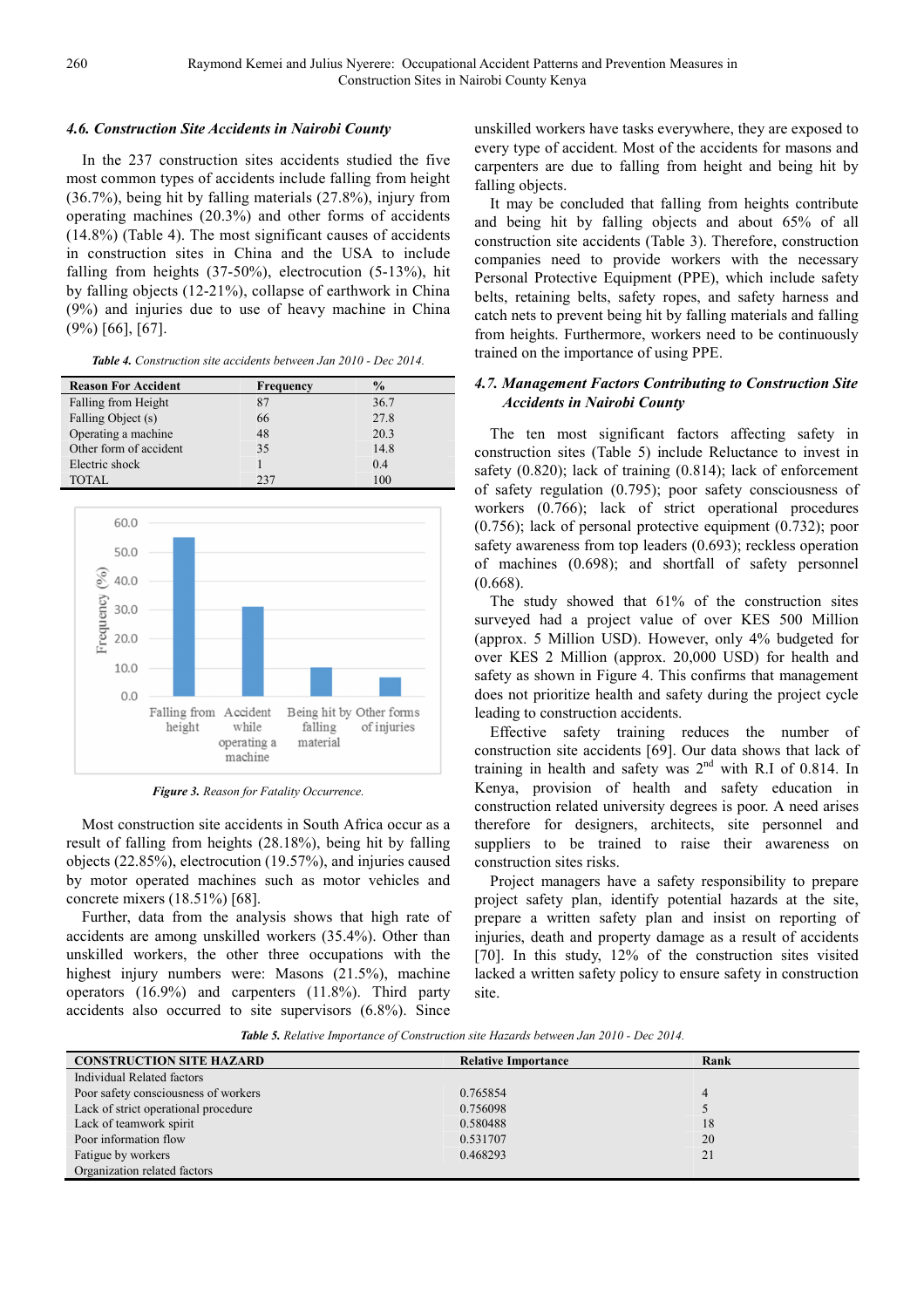| <b>CONSTRUCTION SITE HAZARD</b>                      | <b>Relative Importance</b> | Rank |
|------------------------------------------------------|----------------------------|------|
| Reluctance to input resources on safety              | 0.819512                   |      |
| Lack of training                                     | 0.814634                   |      |
| Lack of rigorous enforcement of safety regulation    | 0.795122                   |      |
| Poor safety awareness from top leaders               | 0.741463415                |      |
| Lack of organizational commitment                    | 0.702439                   | 8    |
| Shortfall of safety personnel on site                | 0.668293                   | 10   |
| Lack of experienced project managers                 | 0.658537                   | 13   |
| Ineffective operation of safety regulation           | 0.658537                   | 11   |
| Lack of certified skilled labor                      | 0.642702                   | 14   |
| Low level of education of workers                    | 0.60000                    | 15   |
| Lack of innovative technology on safety measures     | 0.560976                   | 19   |
| Shortage of safety management manuals                | 0.429268293                | 22   |
| Job-site related factors                             |                            |      |
| Lack of personal protective equipment                | 0.731707                   |      |
| Reckless operation of machines                       | 0.697561                   | 9    |
| Lack of technical guidance                           | 0.658536585                | 12   |
| Poor maintenance of equipment                        | 0.595122                   | 16   |
| Lack of first aid measures                           | 0.585365854                | 17   |
| Lack of protection of material during transportation | 0.419512                   | 23   |
| Lack of protection of material during storage        | 0.365854                   | 24   |



*Figure 4. Investment in Health and Safety (USD).* 

# **5. Conclusion**

The study was based on 237 reported construction site accidents in Nairobi County over a period of 4 years. The following are the main findings of this study:

- Most of the workers who were injured or killed when accidents occurred in construction sites were below 37 years old.
- Many accidents occurred in June and July during the closure of financial year.
- Safety was mostly compromised around rest times and accidents occurred before tea and lunch break and immediately after lunch.
- Safety monitoring of construction sites is not undertaken by DOSH personnel due to low staffing level and inadequate transport.
- Falling from height and being hit by falling objects contributes towards about 64% of all construction site accidents.
- Majority of the construction companies allocate less than 1% of the project budget to health and safety. This could be because the construction industry does not seem to have a clear policy on accident prevention.

The findings suggest that compared to developed

countries, Kenya still has a high number of construction site accidents. With the aid of historical data on accidents, safety professionals should identify the hazards on their specific construction sites and plan for the best methods for eliminating or controlling the hazards.

## **Recommendations**

Based on the study, the following are key recommendations that can help improve safety performance in construction projects.

- Construction sites must have safety officers to identify project risks.
- Construction companies need to provide funding for health and safety and provide workers with the necessary Personal Protective Equipment (PPE).
- All employees from top management should undergo proper job related health and safety training. This can be done through customized or tailor made courses. workshops, seminars, conferences or field demonstrations.
- In order to improve safety in the construction industry, health and safety should be included right from preparation of contract documents.
- Directorate of Occupational Safety and Health (DOSH) to be facilitated by government so that they can effectively monitor occupational safety in construction sites.
- Clients should not be specifying completion dates of projects in May so that there will be no need to rush to complete the work in June. Better scheduling need to be done with increased checks and site visits from April.

# **References**

[1] Jannadi, O. A., Bu-Khamsin, M. S., (2002). Safety factors considered by industrial contractors in Saudi Arabia. *Building and Environment Journal* 37 (5), 539-547.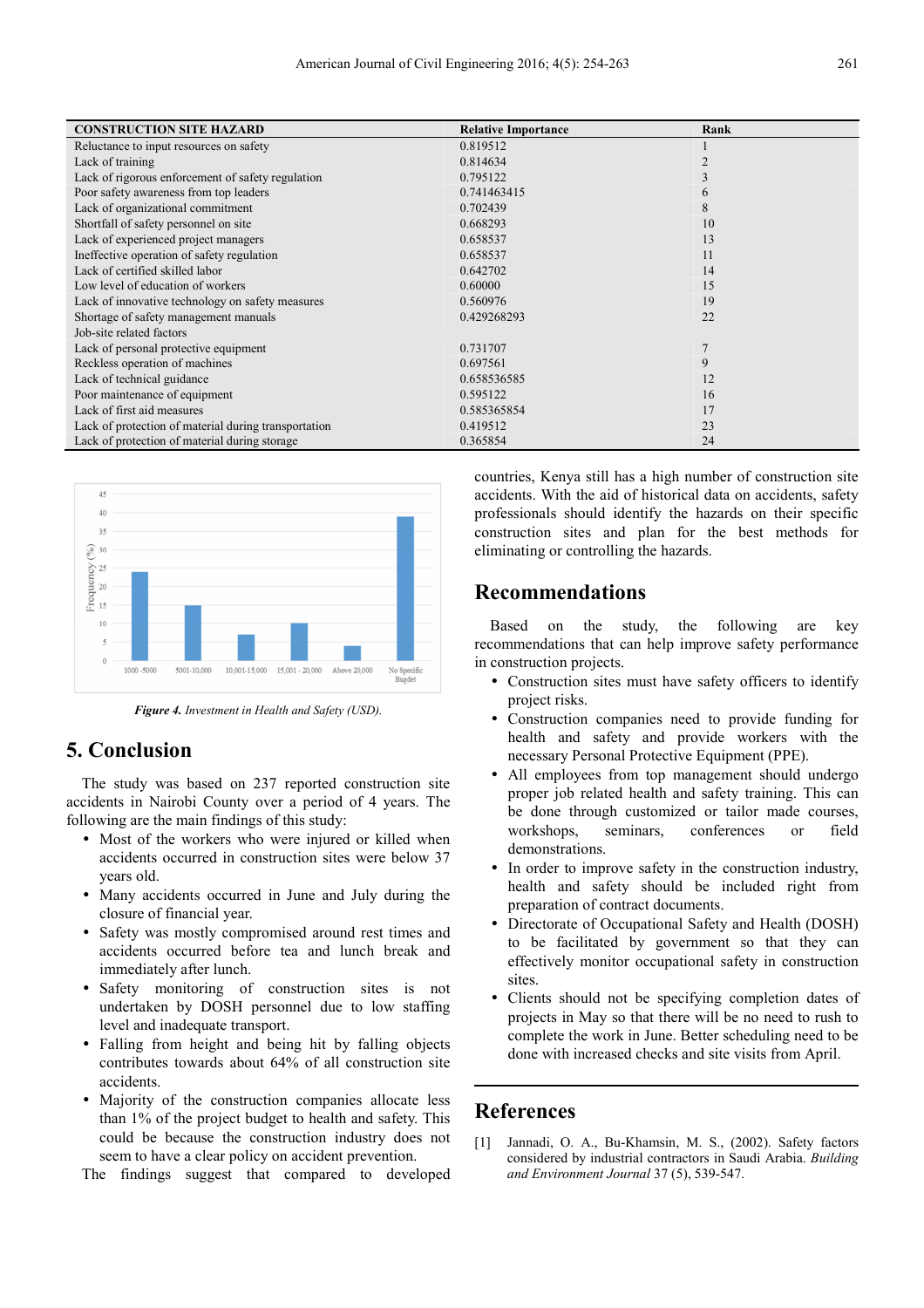- [2] Thomas, N. S., Kam, P. C. and Martin, R. S. (2004). A framework for evaluating the safety performance of construction contractors. *Building and Environment Journal* 40 (5), 347-355.
- [3] Abdul, R. A. H., Muhd, Z. A. M. and Bachan, S. (2008). Causes of accidents at construction sites. *Malaysian Journal of Civil Engineering* 20 (2): 242-259.
- [4] Hinze, J., Huang, X. and Terry, L., (2005). The Nature of Struck-by Accidents. *Journal of Construction Engineering and Management*, 131 (2), pp. 262.
- [5] Fang, D. P., Huang, X. Y. and Hinze, J. (2004). Benchmarking studies on construction safety management in China. *Journal of Construction Engineering and Management*, 130 (2), 424-432.
- [6] Gurcanli, G. E. and Mungen, U. (2013). Analysis of construction accidents in Turkey and responsible parties (2013). *Journal of Industrial Health*, 51, 581-595.
- [7] Hallowell, M. R. (2011). Safety knowledge management in American Construction Organisations. Journal of American Construction Organisations. *Journal of Construction Engineering and Management*, 28, 203-211.
- [8] Kenya National Bureau Statistics (2014), *Facts and Figures Report 2014*.
- Swuste, P. (2008) "You will only see it, if you understand it" or occupational risk prevention from a management perspective. *Human Factors and Ergonomics in Manufacturing*, 18, 438- 453.
- [10] Vivek, V. K., Maiti, J. and Ray, P. K. (2012). Occupational injury and accident research: A comprehensive review. *Safety Science* 50 (12) 355-367.
- [11] Greenwood, M. and Wood, H. (1919). The incidence of industrial accidents upon individuals with special reference to multiple accidents. Industrial Fatigue Research Board, London.
- [12] Heinrich, H. W. (1932). *Industrial Accident Prevention.* New York: McGraw-Hill.
- [13] Kjellen, U. (1984). An evaluation of safety information systems at six medium sized and large firms. *Journal of Occupational accidents* 3 273-288.
- [14] Haddon, W., Suchman, E. and Klein, D. (1964). *Accident Research: Methods and Approaches.* Harper & ROW, New York.
- [15] Gibb, A. G. F., Lingard, H., Behm, M. and Cooke, T. (2014). Construction accident casualty: Learning from different countries and different consequences. *Journal of Construction Management and Economics* 32 (5) 446-459.
- [16] Leigh, J., Mulder, H., Want, G., Farnsworth, N. and Morgan, G. (1990). Person and environmental factors in coal mining accidents. *Journal of Occupational Accidents,* 13, 233-250.
- [17] Brown, K., Willis, P. and Prussia, G. (2000). Predicting safe employee behavior in the steel industry: development and test of a sociotechnical model. *Journal of Occupational Management,* 18, 445-465.
- [18] Paul, P and Maiti, J. (2007). The role of behavioral factors on safety management in underground mines. *Safety Science* 45, 449-471.
- [19] Paul, P and Maiti, J. (2008). The synergic role of sociotechnical and personal characteristics on work injuries in mines. *Ergonomics,* 51, 737-767.
- [20] Deming, W. (1986). Out of Crisis. MIT Centre for Advanced Engineering Study, Cambridge.
- [21] Reason, J. (1997). Managing the Risks of Organizational Accidents. Andershot, UK.
- [22] Zohar, D. (2010). Thirty years of Safety Climate research: reflections and future directions. Accident Analysis and Prevention 42, 1517-1522.
- [23] Tam, C. M., Zeng, S. X. and Deng, Z. M., (2004). Identifying elements of poor construction safety management in China. *Safety Science* 42: 569-586.
- [24] Macedo, A. C. and Silva I. L., (2005). Analysis of occupational accidents in Portugal between 1992 and 2001 *Safety Science* 43: 269-286.
- [25] Aksorn, T. and Hadikusumo, B. H. W., (2008) Critical success factors influencing safety program performance in Thai construction projects. *Safety Science* 46: 709-727.
- [26] Warr, P. (1993). In what circumstances does job performance vary with age? European Work and Organization Psychologist, 3, 237-249.
- [27] Laamme, L., Menckel, E., (1995). Aging and occupational accidents: a review of the literature of the last three decades. *Safety Science* 21, 145-161.
- [28] Salminen, S. (2004). Have young workers more injuries than old ones? An international literature review. *Journal of Safety Research*, 35, 513-521.
- [29] Gun, R. and Ryan, C. (1994). A case-control of possible risk factors in the causation of occupational injury. *Safety Science*, 16, 47-66.
- [30] Ferguson, J., McNally, M. and Booth, R. (1984). Individual characteristics as predictors of accidental injuries in naval personnel. *Accident Analysis and Prevention* 16, 55-62.
- [31] Dawson, D. (1984). Heavy drinking and the risk of occupational injury. *Accident analysis and prevention,* 26, 655-665.
- [32] Zwerling, C., Sprince, N., Wallace, R., Davis, C., Whitten, P and Heering, S. (1996). Alcohol and occupational injuries among older workers. *Accident analysis and prevention,* 28, 655-665.
- [33] Verhaegen, P., Strubble, J., Vonck, R. and Van den Abeele, J. (1985). Absenteeism, accidents and risk taking. *Journal of occupational Accidents*, 7, 177-186.
- [34] Maiti, J., Bhattacherjee, A. and Bangdiwala, S. (2004). Loglinear model for analysis of cross-tabulated coal mine injury data. *Injury Control and Safety Promotion* 8, 229-236.
- [35] Reason, J. (1990). Human error. Cambridge University Press.
- [36] Hobbs, A. and Williamson, A. (2002). Unsafe acts and unsafe outcomes in aircraft maintenance. *Ergonomics* 45, 866-882.
- [37] Verhaegen, P., Vanhalst, B., Derijckle, H. and Hoecke, M. V. (1976). The value of some psychological theories on industrial accidents. *Journal of occupational Accidents*, 1, 39-45.
- [38] Paul, P., Maiti, J., Dasgupta, S. and Forjuoh, S. (2005). An epidemiological study of injury in mines: implications for safety promotions. *Injury control and safety Promotion*, 12, 157-165.